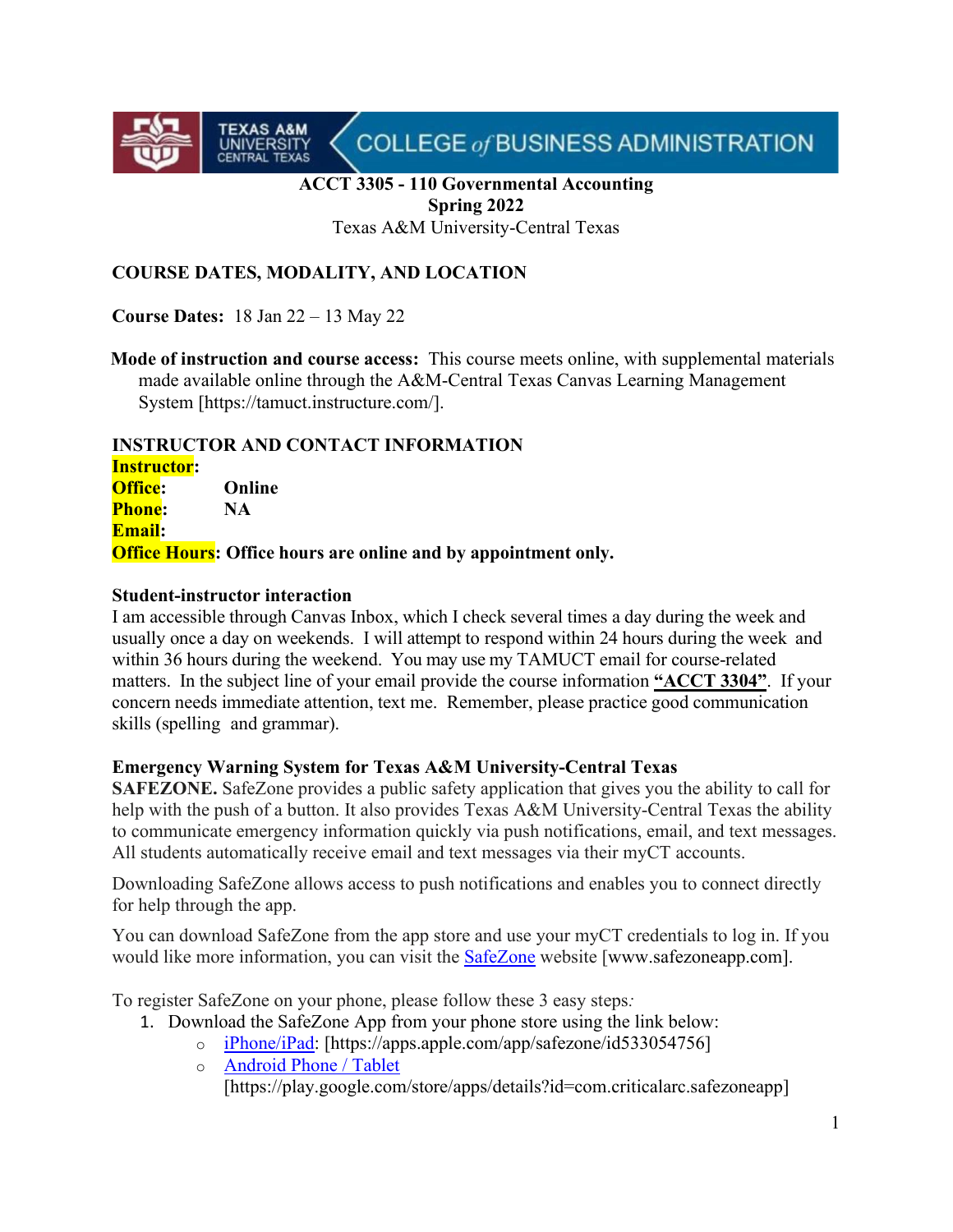- 2. Launch the app and enter your myCT email address (e.g.  $\{\text{name}\}\langle\omega\rangle$  tamuct.edu)
- 3. Complete your profile and accept the terms of service

## **COURSE INFORMATION**

#### **Course Overview and description:**

Learn budgeting, accounting, and financial reporting principles and practices for governmental and other not-for-profit entities.

**Prerequisite:** ACCT 3303 or permission of department chair

#### **Course Objective:**

Learn budgeting, accounting, and financial reporting principles and practices for governmental and other not-for-profit entities. Prerequisite(s): [ACCT](http://catalog.tamuct.edu/search/?P=ACCT%203303) 3303 or permission of department chair.

- A) Knowledge Outcomes:
	- Appreciate and understand the unique accounting environment for state and local governmental organizations.
	- Discuss and assess the performance of a governmental organization.
	- Describe and evaluate the information provided in a governmental organization's Comprehensive Annual Financial Report (CAFR).
	- Record typical transactions that governmental organizations are involved in.
	- Explain the major differences between the financial accounting and reporting requirements for governmental organizations and for‐profit organizations.
	- Identify the appropriate fund for recording typical transactions that governmental Organizations are involved in.
	- Describe governmental budgetary procedures and related accounting practices.
	- Describe the unique environment, concepts, and procedures of financial accounting andreporting for nongovernmental not‐for‐profit organizations.
	- Discuss and explain the major similarities and differences of the financial accounting and Reporting requirements for nongovernmental not‐for‐profit organizations, governmental organizations, and for‐profitorganizations.
	- Assess the performance of a nongovernmental not-for-profit organization relative to its mission.

• Prepare basic financial statements for nongovernmental not‐for‐profit organizations.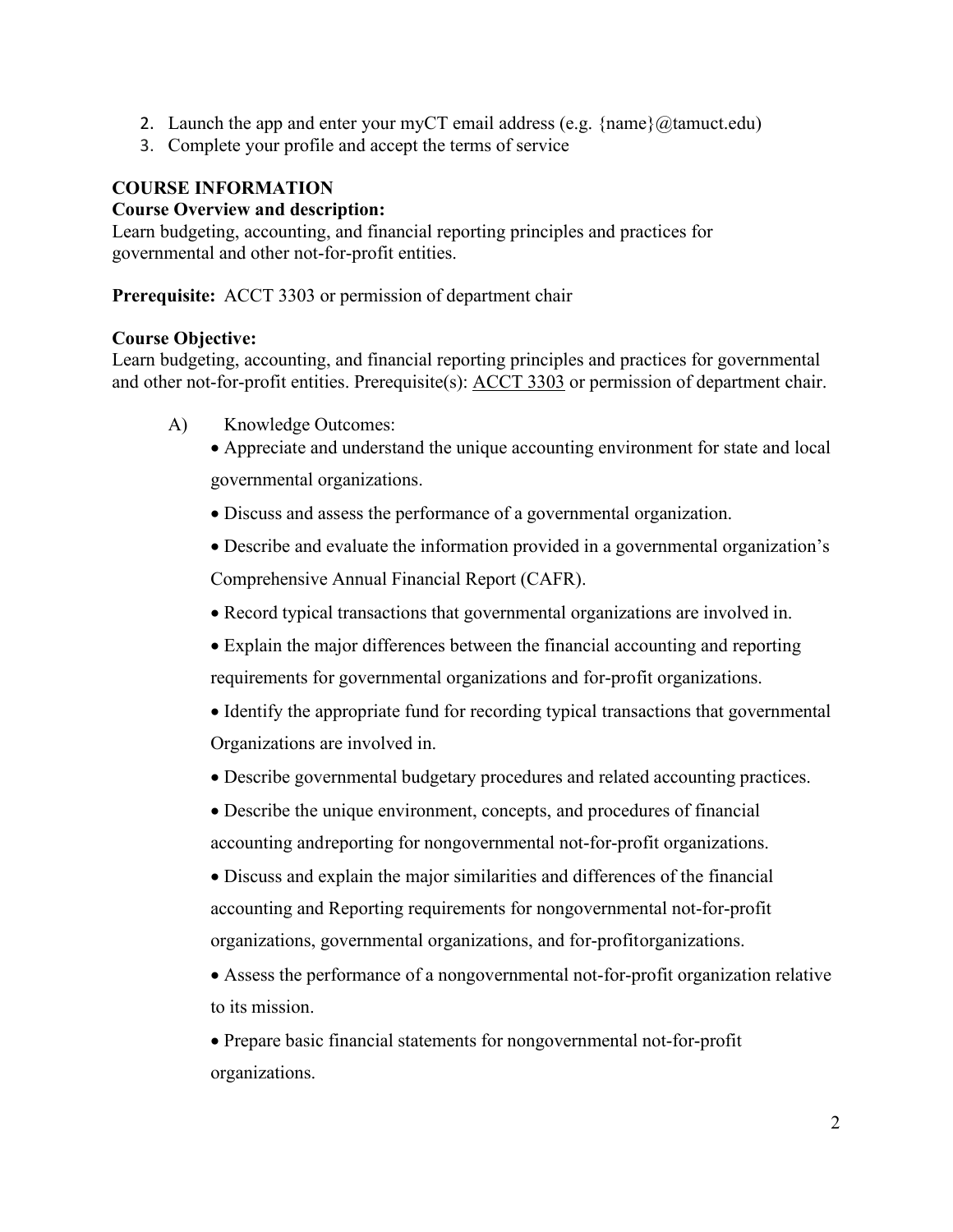• Record transactions that commonly occur in nongovernmental not‐for‐profit

organizations

## **Required Reading and Textbook(s)**

1. Accounting for Governmental and Nonprofit Entities, 19/e. McGraw Hill (ISBN: 9781260809954). With Connect



2. Publication Manual of the American Psychological Association, 7th Edition American Psychological Association Softcover, ISBN-13 978-1433805615



# **COURSE REQUIREMENTS**

There will be a variety of graded and non-graded activities throughout the semester. Each activity will assess your command of the material as well as your understanding of the course goals and concepts. Activities are assigned and completed during the class period unless otherwise noted and cannot be turned in late or if classes are missed.

**Chapter Homework:** Chapter homework will be conducted in Connect. The homework problems will consist of problems from the chapter.

**Chapter Quizzes:** Chapter quizzes will be conducted in Connect. The quizzes will consist of true/false questions, matching questions, and multiple-choice questions.

**Chapter Cases:** Chapter cases will be assigned for each chapter in Connect. Chapter cases are assignments that consist of real-world scenarios from both U.S. GAAP and IFRS.

**Final Exam:** There will be one comprehensive exam. The exam will cover topics identified, cases, class discussions, and other materials.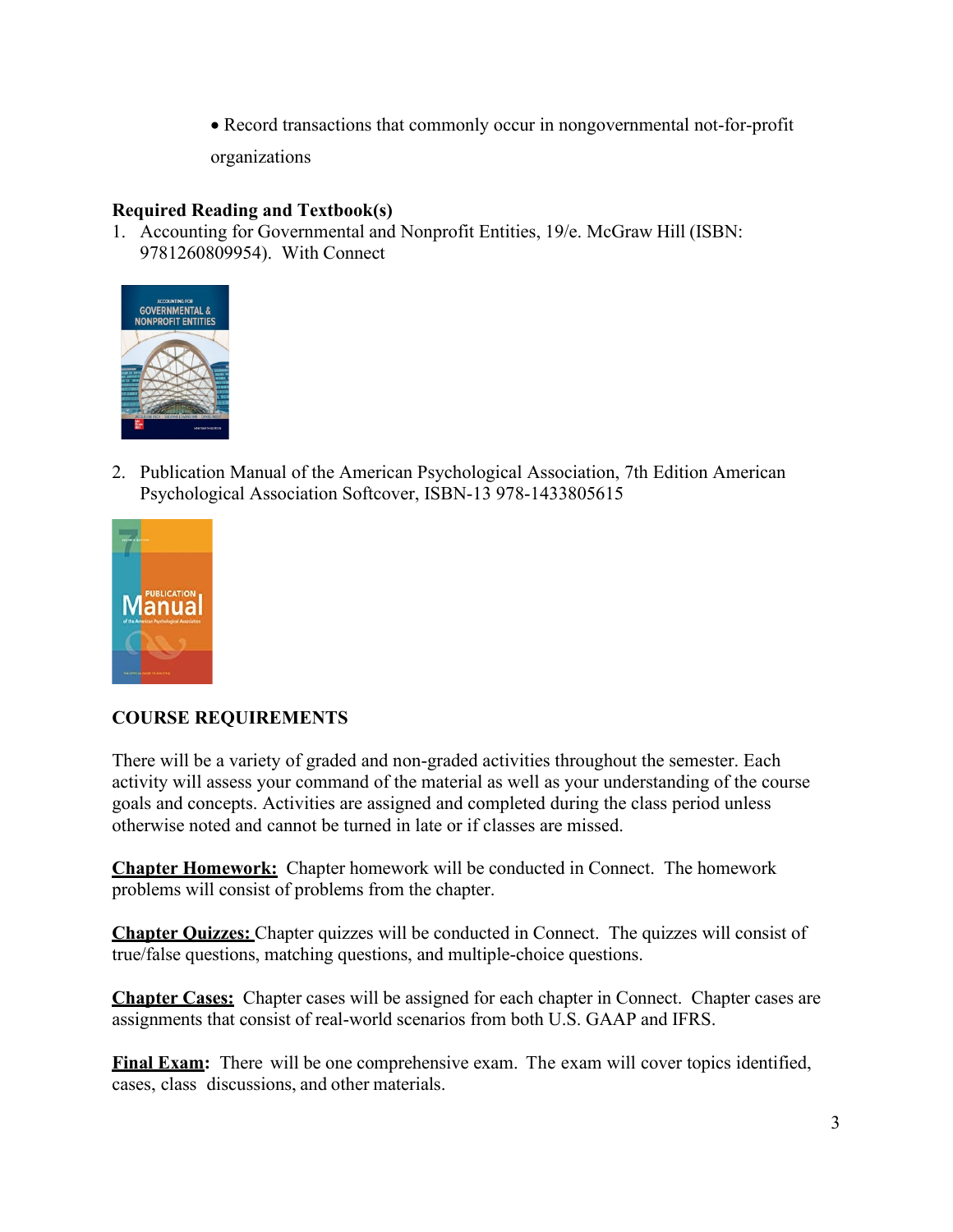## **Governmental Accounting Research Paper or VITA (12 hours): Research Paper**: A

research paper is required for this course. There are four parts to the research paper (topic ideas, outline, draft and final paper). You may write about any governmental accounting related topic of interest to you and approved by the instructor. Only the final paper will be graded.

**Topic Submission**: First, submit three topics (ranked 1-3) that you wish to explore, framed as questions, or 1-2 sentence explanations. The professor will provide comments and recommendations on the existing topics or require new topics.

**Outline**: Create a brief outline, aimed at showing the planned flow of your paper. Include sections and subsections, as needed, along with short descriptions of each. The instructor will provide comments and/or recommendations to modify your outline. Remember, your paper is a work in process, your outline and list of resources may change before the final draft is submitted.

**Draft**: Prepare a draft of your paper after conducting your research. The professor will make a few comments on your draft, but the draft will not be graded. Please note that the recommendations that the professor provides are not all inclusive and will only offer the student limited and general guidance. A more detailed evaluation will be completed on your final paper. References should be included in the draft (changing or adding references to the final draft is ok).

**Paper**: The final step is to submit the paper for a final grade. Generally, each developed and typed paper will be approximately 15-25 pages (not including the references pages). Papers must be submitted in accordance with APA guidelines. You will need to make sure to identify the research question or issue, obtain data or information from multiple sources, and integrate it into a cohesive and organized paper. The analysis must be well developed and must describe multiple stakeholder(s) perspectives or multiple solutions. After a detailed analysis section, you must provide the reader with a recommendation(s), or with a persuasive opinion(s). The paper must demonstrate mastery of critical thinking skills, and basic writing mechanics. The paper must be clear, concise, organized, and persuasive, and be supported with credible references.

#### **OR**

**The Volunteer Income Tax Assistance (VITA)** program is an Internal Revenue Service (IRS) initiative founded in 1971 to serve low- to moderate-income individuals, persons with disabilities, the elderly, and limited English speakers.

Anyone who has income generated in the U. S. must file an income tax return to be in compliance with U.S. tax laws. Yet many of theseearners, even those with college degrees, throw up their hands in bewilderment when trying to decipher the ever-changing laws with which they must comply.

> "The hardest thing in the world to understand is the income tax." *~ Albert Einstein, physicist*

Einstein said this to his own accountant! As an accounting major, you have proven your aptitude for unraveling something that stumped even Einstein! Thus, our VITA program provides a critical service to the TAMU-CT community through your unique talent. VITA at TAMU-CT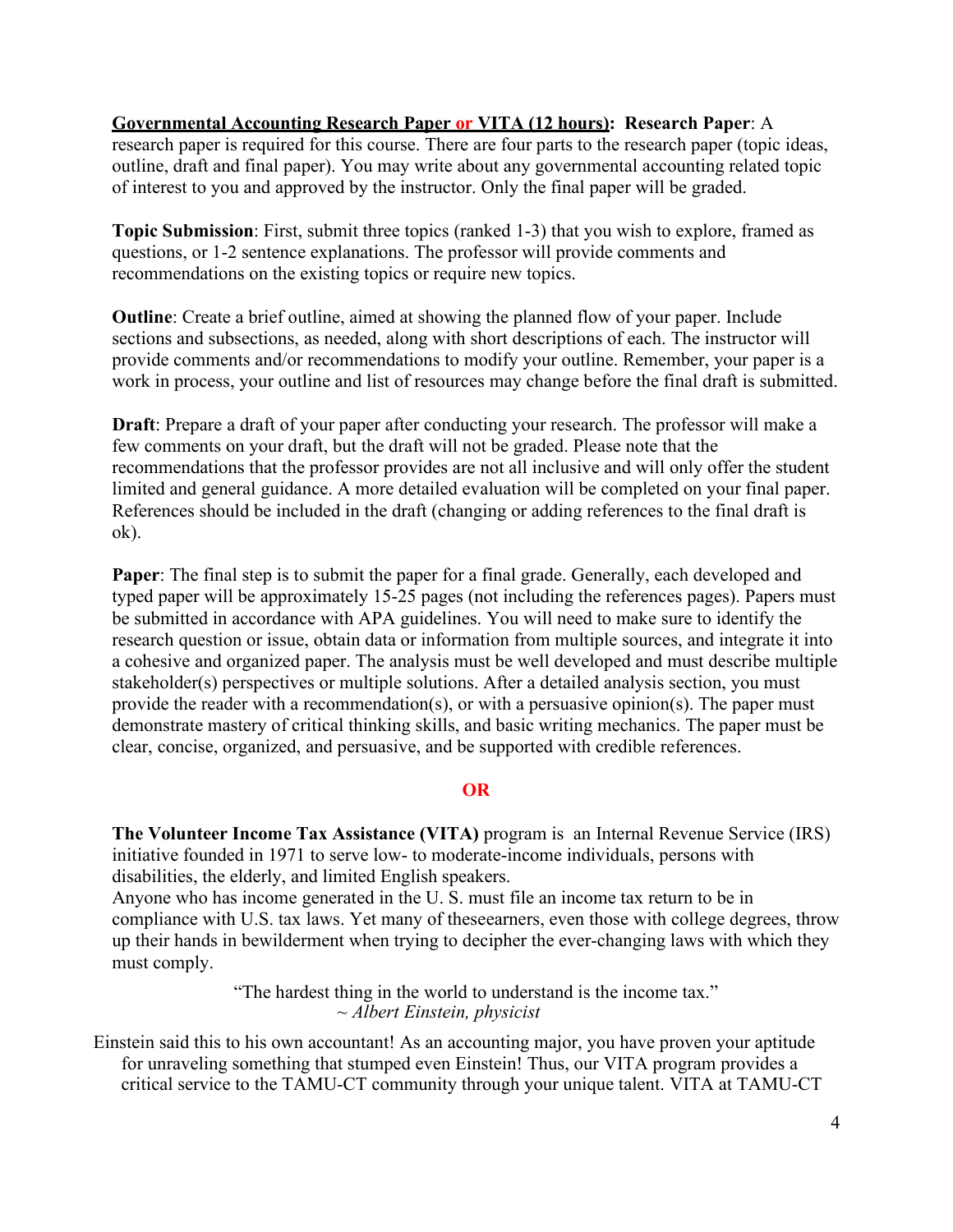saves not only low-income and military members of our community from the daunting and often expensive task of tax return preparation.

VITA provides a meaningful, valuable service to the TAMU-CT community. As a student, you will find this experience to provide immeasurable value to you, as well. One of the essential parts of the learning process is applying one's trade. While preparing tax returns, you will research clients' issues, resolve questions, and navigate challenging tax scenarios. You will gain first-hand experience working with actual clients' real problems. However, the technical learning you will gain is only part of the picture. I guarantee you will not forget the gratitude of your clients, the satisfaction of knowing your unique talents enriched their lives, as well as the pride of representing and serving a community that has contributed so much to your own growth.

Requirements:

- Complete the required IRS Training
	- o Volunteer Standards of Conduct Training certificate
	- o Intake/Interview and Quality Review Exam certificate
	- o Basic Training Exam Certificate
	- o Advance Training Exam Certificate
- Submit certificates in Canvas and email to the designated email address.
- Volunteer 12 hours (Spring semester starting 25 January 15 April) to the VITA program.

## **Grading Criteria Rubric and Conversion**

Students earn their course grades by completing scheduled assignments; no extra credit assignments are given. To satisfactorily pass this course, students must complete each of the graded items listed below. Failure to submit appropriate documents for scoring in each category will result in a failing grade.

| <b>Course Element</b>                                                               |       | <b>Percent of Course Grade</b> |      |  |
|-------------------------------------------------------------------------------------|-------|--------------------------------|------|--|
| Chapter Homework/Discussions/Cases                                                  |       | 15%                            |      |  |
| <b>Chapter Quizzes</b>                                                              |       |                                | 20%  |  |
| <b>Final Chapter Exams</b>                                                          |       |                                | 50%  |  |
| Research Paper or VITA Program Volunteer (10)                                       |       |                                | 15%  |  |
| hours)                                                                              |       |                                |      |  |
|                                                                                     |       |                                |      |  |
|                                                                                     |       | Total                          | 100% |  |
|                                                                                     |       |                                |      |  |
| <b>Grade Equivalents:</b>                                                           |       |                                |      |  |
| <b>If Grade is Computed</b><br>If Grade is Computed by Letter<br><b>Numerically</b> |       |                                |      |  |
| $90.0 - 100\%$<br>$= A$                                                             | $A =$ | 95%                            |      |  |
| $80.0 - 89.9\%$<br>$=$ B                                                            | $B =$ | 85%                            |      |  |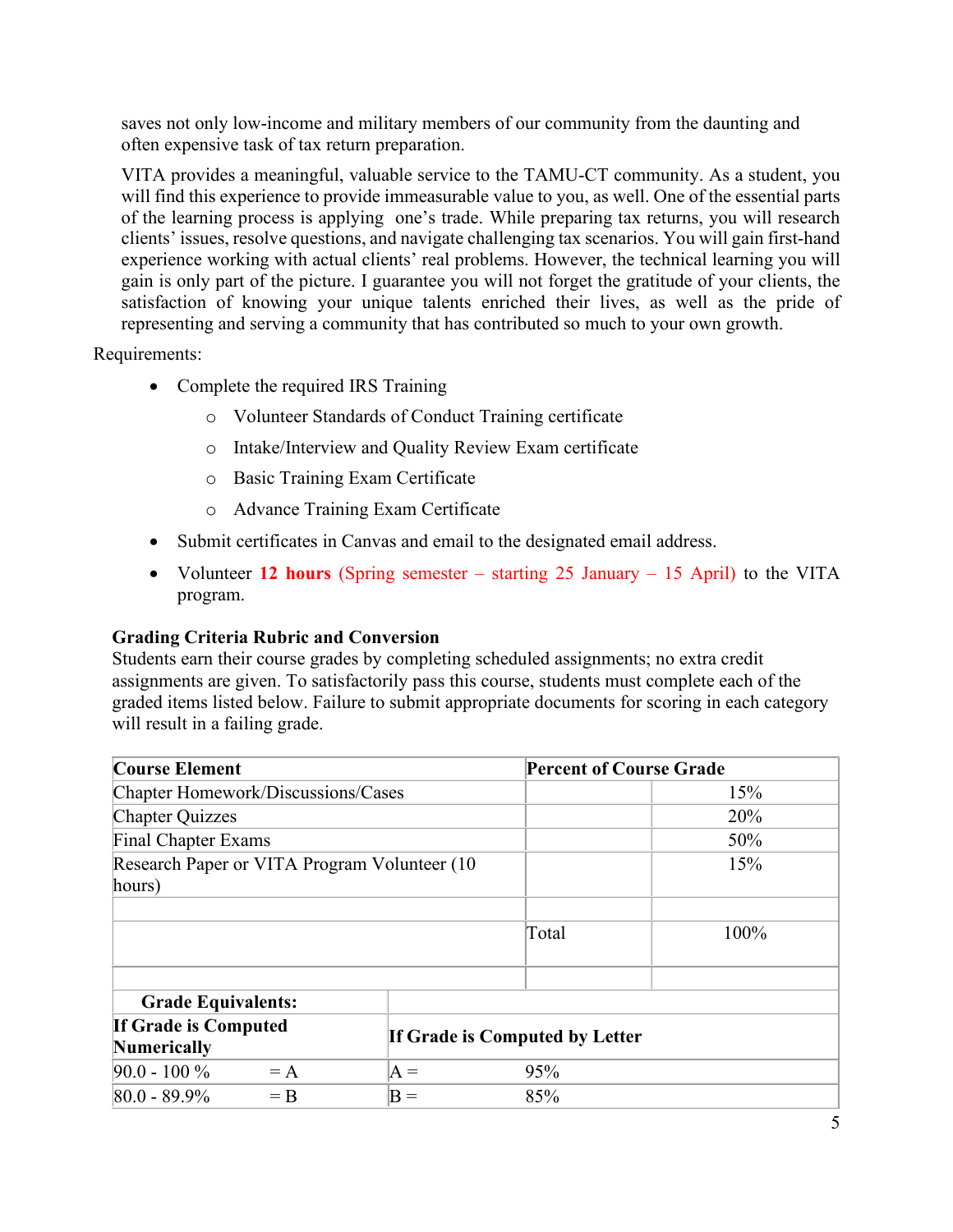| 79.9%<br> 70.0  | $= 0$<br>╰ |                          | 75%   |  |
|-----------------|------------|--------------------------|-------|--|
| $60.0 - 69.9\%$ | $= 1$      | $\overline{\phantom{a}}$ | $5\%$ |  |
| $ 0 - 59.9\% $  | $=$        | -                        | $0\%$ |  |

# **Posting of Grades**

Grades will be posted on the Canvas Grade book (turn-around time for grades to be posted is 7 days).

## **COURSE OUTLINE AND CALENDAR Complete Course Calendar**

| Week           | <b>Class</b>                           | <b>Class Date</b> | <b>Chapters</b>         |
|----------------|----------------------------------------|-------------------|-------------------------|
| $\mathbf{1}$   | Tues                                   | $18 - Jan$        |                         |
|                | Thur                                   | $20$ -Jan         | $\mathbf{1}$            |
| $\overline{2}$ | Tues                                   | 25-Jan            |                         |
|                | Thur                                   | $27-Ian$          |                         |
| $\overline{3}$ | Tues                                   | 1-Feb             |                         |
|                | Thur                                   | 3-Feb             | $\boldsymbol{2}$        |
| $\overline{4}$ | Tues                                   | 8-Feb             |                         |
|                | Thur                                   | $10$ -Feb         |                         |
| 5              | Tues                                   | 15-Feb            | $\overline{\mathbf{3}}$ |
|                | Thur                                   | $17-Feb$          |                         |
| 6              | Tues                                   | 22-Feb            | $\overline{\mathbf{4}}$ |
| Thur           |                                        | 24-Feb            |                         |
| $\tau$         | $1$ -Mar $\,$<br>Tues<br>Thur<br>3-Mar |                   |                         |
|                |                                        | 5                 |                         |
| 8              | Tues                                   | 8-Mar             |                         |
|                | Thur                                   | $10$ -Mar         |                         |
| 9              | Tues                                   | 15-Mar            |                         |
|                | Thur                                   | $17-Mar$          | <b>Spring Break</b>     |
|                | Tues                                   | 22-Mar            |                         |
| 10             | Thur                                   | $24$ -Mar         | 6                       |
| 11             | Tues                                   | 29-Mar            |                         |
|                | Thur                                   | $31$ -Mar         |                         |
| 12             | Tues                                   | 5-Apr             | $\overline{7}$          |
|                | Thur                                   | 7-Apr             |                         |
| 13             | Tues                                   | $12-Apr$          | 8                       |
|                | Thur                                   | 14-Apr            |                         |
| 14             | Tues                                   | 19-Apr            | 9                       |
|                | Thur                                   | $21-Apr$          |                         |
|                |                                        |                   |                         |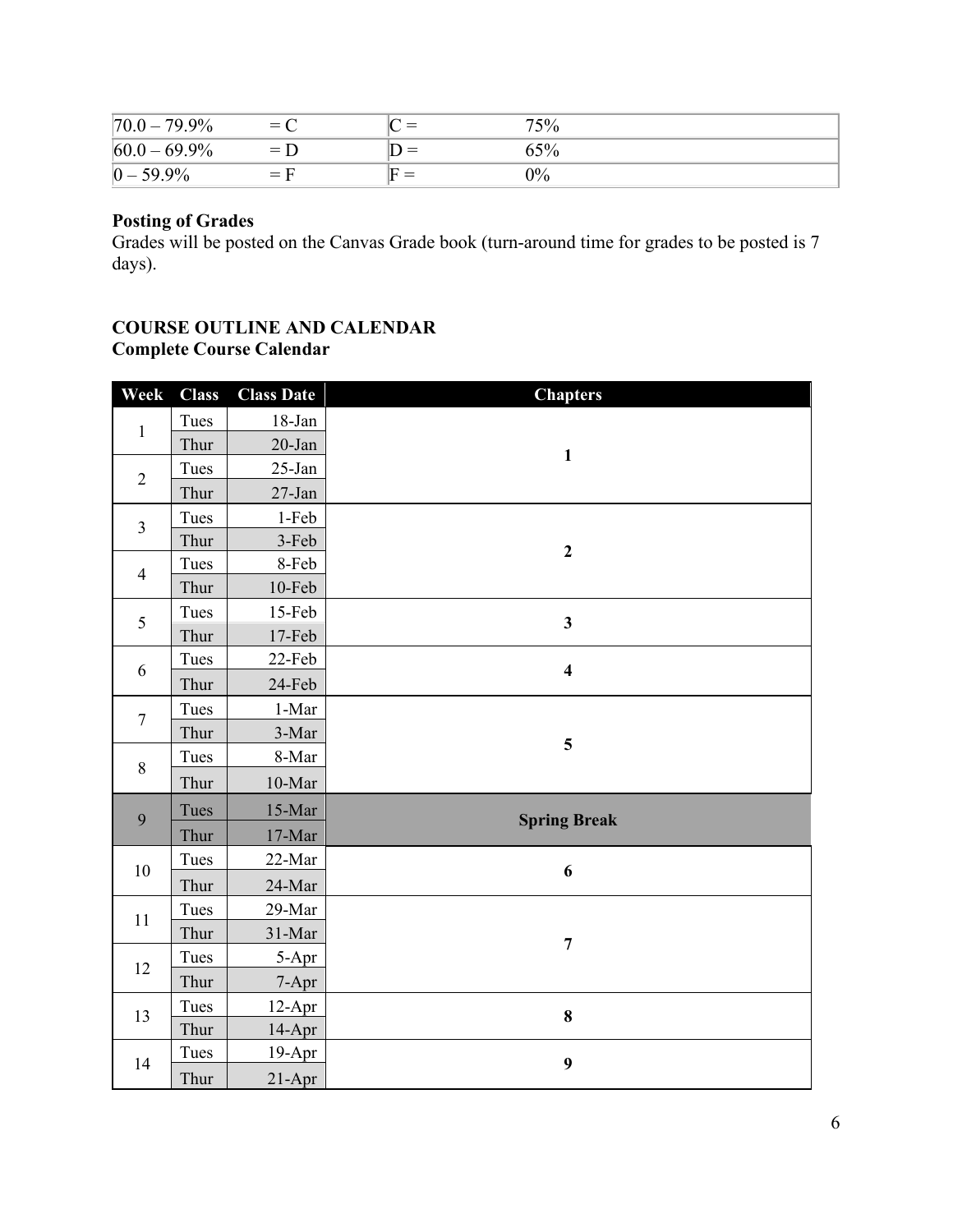| 15 | Tues | $26$ -Apr |  |
|----|------|-----------|--|
|    | Thur | $28-Apr$  |  |
| 16 | Tues | 3-May     |  |
|    | Thur | 5-May     |  |

## **Important University Dates**

*https://www.tamuct.edu/registrar/academic-calendar.html*

## **Technology Requirements**

This course will use the A&M-Central Texas Instructure Canvas learning management system. **We strongly recommend the latest versions of Chrome or Firefox browsers. Canvas no longer supports any version of Internet Explorer.**

Logon to A&M-Central Texas Canvas [https://tamuct.instructure.com/] or access Canvas through the TAMUCT Online link in myCT [https://tamuct.onecampus.com/]. You will log in through our Microsoft portal.

Username: Your MyCT email address. Password: Your MyCT password

#### **Canvas Support**

Use the Canvas Help link, located at the bottom of the left-hand menu, for issues with Canvas. You can select "Chat with Canvas Support," submit a support request through "Report a Problem," or call the Canvas support line: 1-844-757-0953.

For issues related to course content and requirements, contact your instructor.

#### **Online Proctored Testing**

A&M-Central Texas uses Proctorio for online identity verification and proctored testing. This service is provided at no direct cost to students. If the course requires identity verification or proctored testing, the technology requirements are: Any computer meeting the minimum computing requirements, plus web camera, speaker, and microphone (or headset). Proctorio also requires the Chrome web browser with their custom plug in.

#### **Other Technology Support**

For log-in problems, students should contact Help Desk Central, 24 hours a day, 7 days a week

Email: [helpdesk@tamu.edu](mailto:helpdesk@tamu.edu) Phone: (254) 519-5466 [Web Chat:](http://hdc.tamu.edu/) [http://hdc.tamu.edu] *Please let the support technician know you are an A&M-Central Texas student.*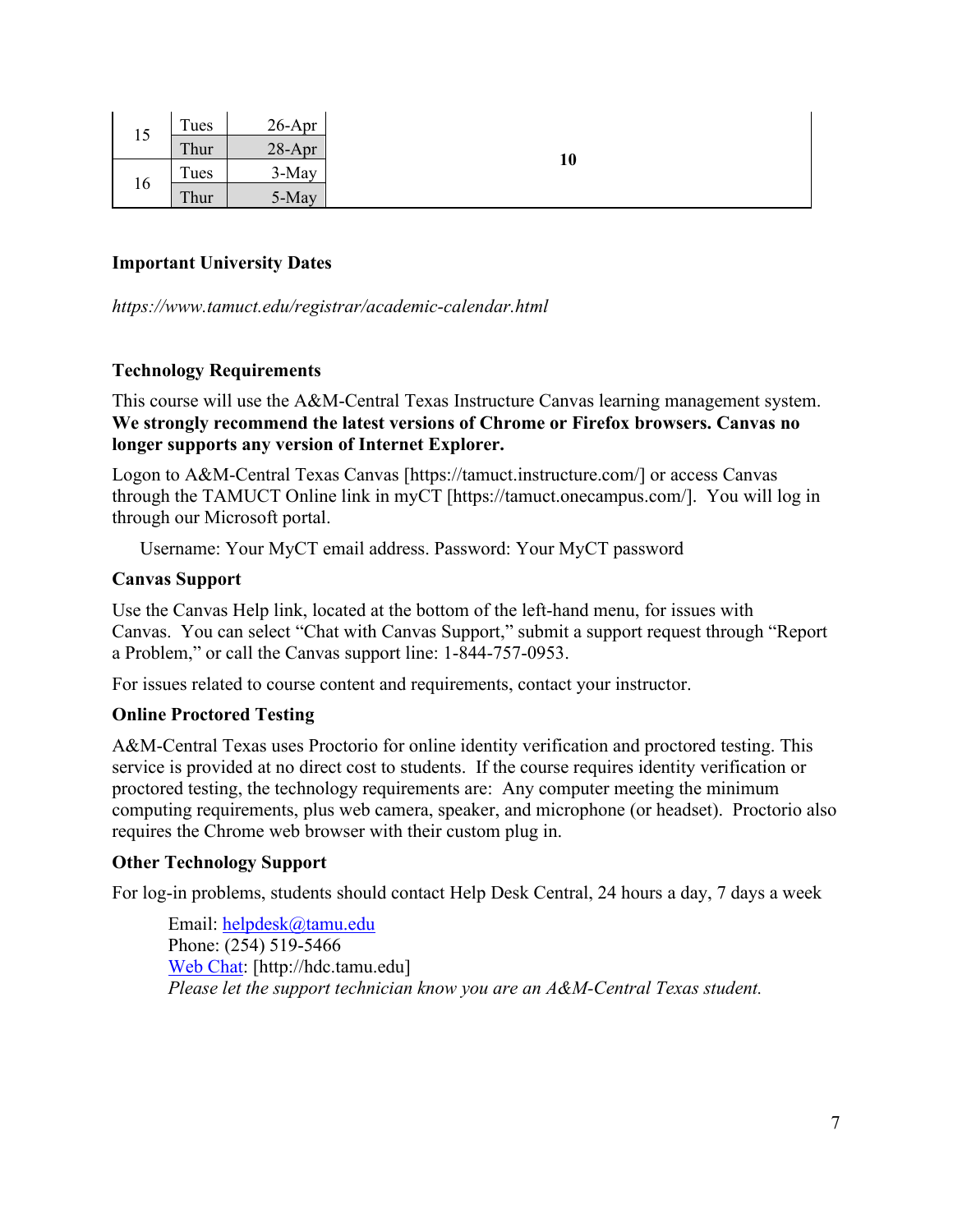# **UNIVERSITY RESOURCES, PROCEDURES, AND GUIDELINES**

# **Drop Policy**

If you discover that you need to drop this class, you must complete the [Drop Request](https://dynamicforms.ngwebsolutions.com/casAuthentication.ashx?InstID=eaed95b9-f2be-45f3-a37d-46928168bc10&targetUrl=https%3A%2F%2Fdynamicforms.ngwebsolutions.com%2FSubmit%2FForm%2FStart%2F53b8369e-0502-4f36-be43-f02a4202f612) Dynamic Form through Warrior Web.

[https://dynamicforms.ngwebsolutions.com/casAuthentication.ashx?InstID=eaed95b9-f2be-45f3 a37d-

46928168bc10&targetUrl=https%3A%2F%2Fdynamicforms.ngwebsolutions.com%2FSubmit% 2FForm%2FStart%2F53b8369e-0502-4f36-be43-f02a4202f612].

Faculty cannot drop students; this is always the responsibility of the student. The Registrar's Office will provide a deadline on the Academic Calendar for which the form must be completed. Once you submit the completed form to the Registrar's Office, you must go into Warrior Web and confirm that you are no longer enrolled. If you still show as enrolled, FOLLOW-UP with the Registrar's Office immediately. You are to attend class until the procedure is complete to avoid penalty for absence. Should you miss the drop deadline or fail to follow the procedure, you will receive an F in the course, which may affect your financial aid and/or VA educational benefits.

# **Academic Integrity**

Texas A&M University-Central Texas values the integrity of the academic enterprise and strives for the highest standards of academic conduct. A&M-Central Texas expects its students, faculty, and staff to support the adherence to high standards of personal and scholarly conduct to preserve the honor and integrity of the creative community. Any deviation by students from this expectation may result in a failing grade for the assignment and potentially a failing grade for the course. All academic misconduct concerns will be referred to the Office of Student Conduct. When in doubt on collaboration, citation, or any issue, please contact your instructor before taking a course of action.

For more [information](https://nam04.safelinks.protection.outlook.com/?url=https%3A%2F%2Fwww.tamuct.edu%2Fstudent-affairs%2Fstudent-conduct.html&data=04%7C01%7Clisa.bunkowski%40tamuct.edu%7Ccfb6e486f24745f53e1a08d910055cb2%7C9eed4e3000f744849ff193ad8005acec%7C0%7C0%7C637558437485252160%7CUnknown%7CTWFpbGZsb3d8eyJWIjoiMC4wLjAwMDAiLCJQIjoiV2luMzIiLCJBTiI6Ik1haWwiLCJXVCI6Mn0%3D%7C1000&sdata=yjftDEVHvLX%2FhM%2FcFU0B99krV1RgEWR%2BJ%2BhvtoR6TYk%3D&reserved=0) regarding the Student Conduct process, [https://www.tamuct.edu/studentaffairs/student-conduct.html].

If you know of potential honor violations by other students, you may [submit](https://nam04.safelinks.protection.outlook.com/?url=https%3A%2F%2Fcm.maxient.com%2Freportingform.php%3FTAMUCentralTexas%26layout_id%3D0&data=04%7C01%7Clisa.bunkowski%40tamuct.edu%7Ccfb6e486f24745f53e1a08d910055cb2%7C9eed4e3000f744849ff193ad8005acec%7C0%7C0%7C637558437485262157%7CUnknown%7CTWFpbGZsb3d8eyJWIjoiMC4wLjAwMDAiLCJQIjoiV2luMzIiLCJBTiI6Ik1haWwiLCJXVCI6Mn0%3D%7C1000&sdata=CXGkOa6uPDPX1IMZ87z3aZDq2n91xfHKu4MMS43Ejjk%3D&reserved=0) a report, [https://cm.maxient.com/reportingform.php?TAMUCentralTexas&layout\_id=0].

# **Academic Accommodations**

At Texas A&M University-Central Texas, we value an inclusive learning environment where every student has an equal chance to succeed and has the right to a barrier-free education. The Warrior Center for Student Success, Equity and Inclusion is responsible for ensuring that students with a disability receive equal access to the university's programs, services and activities. If you believe you have a disability requiring reasonable accommodations, please contact the Office of Access and Inclusion, WH-212; or call (254) 501-5836. Any information you provide is private and confidential and will be treated as such.

For more information, please visit our [Access & Inclusion](https://tamuct.instructure.com/courses/717) Canvas page (log-in required) [https://tamuct.instructure.com/courses/717]

# **Important information for Pregnant and/or Parenting Students**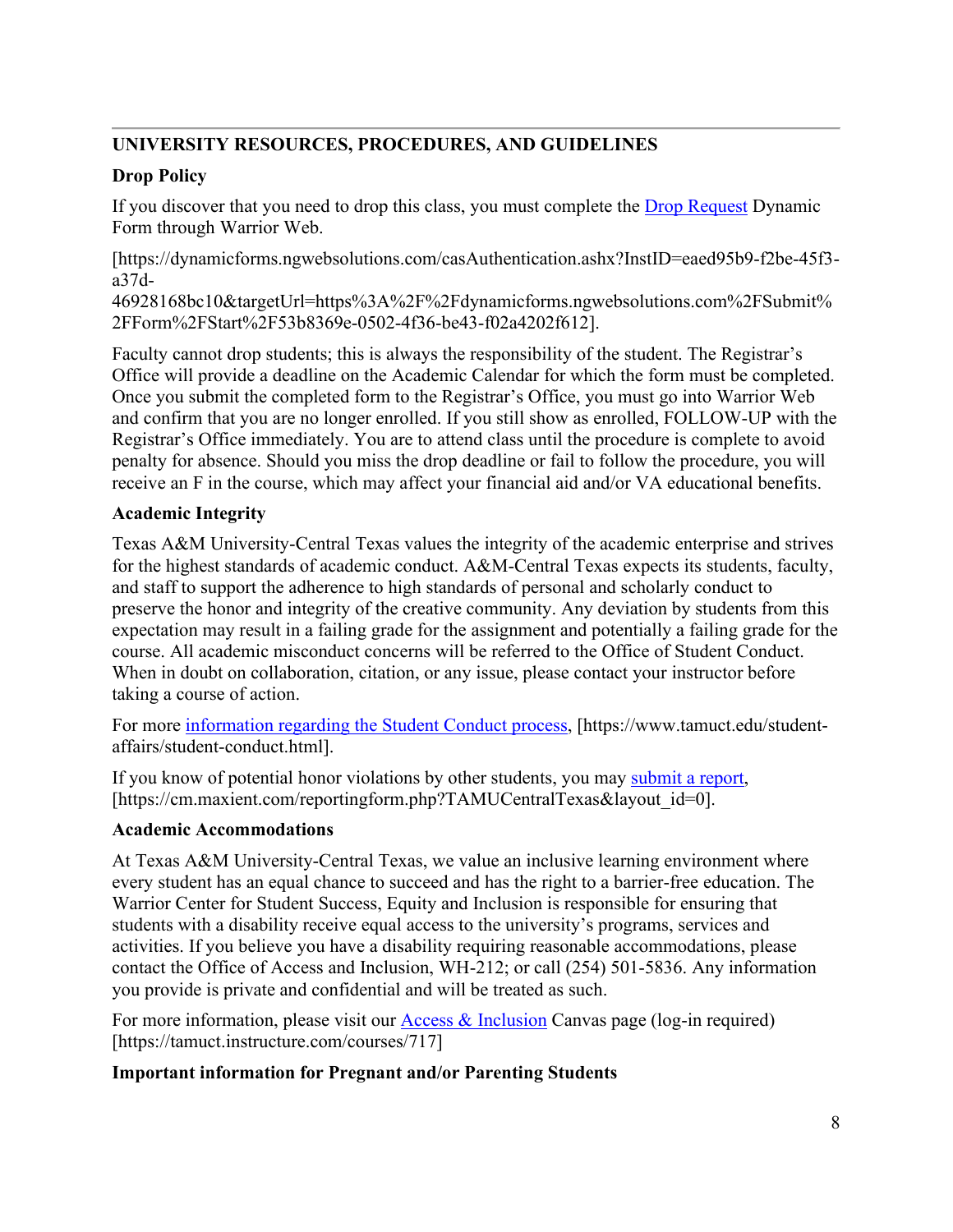Texas A&M University-Central Texas supports students who are pregnant and/or parenting. In accordance with requirements of Title IX and related guidance from US Department of Education's Office of Civil Rights, the Dean of Student Affairs' Office can assist students who are pregnant and/or parenting in seeking accommodations related to pregnancy and/or parenting. Students should seek out assistance as early in the pregnancy as possible. For more information, please visit [Student Affairs](https://www.tamuct.edu/student-affairs/pregnant-and-parenting-students.html) [https://www.tamuct.edu/student-affairs/pregnant-and-parentingstudents.html]. Students may also contact the institution's Title IX Coordinator. If you would like to read more about these [requirements and guidelines](http://www2.ed.gov/about/offices/list/ocr/docs/pregnancy.pdf) online, please visit the website [http://www2.ed.gov/about/offices/list/ocr/docs/pregnancy.pdf].

Title IX of the Education Amendments Act of 1972 prohibits discrimination on the basis of sex and gender–including pregnancy, parenting, and all related conditions. A&M-Central Texas is able to provide flexible and individualized reasonable accommodation to pregnant and parenting students. All pregnant and parenting students should contact the Associate Dean in the Division of Student Affairs at (254) 501-5909 to seek out assistance. Students may also contact the University's Title IX Coordinator.

## **Tutoring**

Tutoring is available to all A&M-Central Texas students, both virtually and in-person. Student success coaching is available online upon request.

If you have a question, are interested in becoming a tutor, or in need of success coaching contact the Warrior Center for Student Success, Equity and Inclusion at (254) 501-5836, visit the Warrior Center at 212 Warrior Hall, or by emailing [WarriorCenter@tamuct.edu.](mailto:WarriorCenter@tamuct.edu)

To schedule tutoring sessions and view tutor availability, please visit Tutor [Matching](https://tutormatchingservice.com/TAMUCT) [Services](https://tutormatchingservice.com/TAMUCT) [https://tutormatchingservice.com/TAMUCT] or visit the Tutoring Center in 111 Warrior Hall.

Chat live with a remote tutor 24/7 for almost any subject from on your computer! Tutor.com is an online tutoring platform that enables A&M-Central Texas students to log in and receive online tutoring support at no additional cost. This tool provides tutoring in over 40 subject areas except writing support. Access Tutor.com through Canvas.

## **University Writing Center**

University Writing Center: Located in Warrior Hall 416, the University Writing Center (UWC) at Texas A&M University–Central Texas (A&M–Central Texas) is a free service open to all A&M–Central Texas students. For the Spring 2022 semester, the hours of operation are from 10:00 a.m.-5:00 p.m. Monday thru Thursday in Warrior Hall 416 (with online tutoring available every hour as well) with satellite hours available online only Monday thru Thursday from 6:00- 9:00 p.m. and Saturday 12:00-3:00 p.m.

Tutors are prepared to help writers of all levels and abilities at any stage of the writing process. While tutors will not write, edit, or grade papers, they will assist students in developing more effective composing practices. By providing a practice audience for students' ideas and writing, our tutors highlight the ways in which they read and interpret students' texts, offering guidance and support throughout the various stages of the writing process. In addition, students may work independently in the UWC by checking out a laptop that runs the Microsoft Office suite and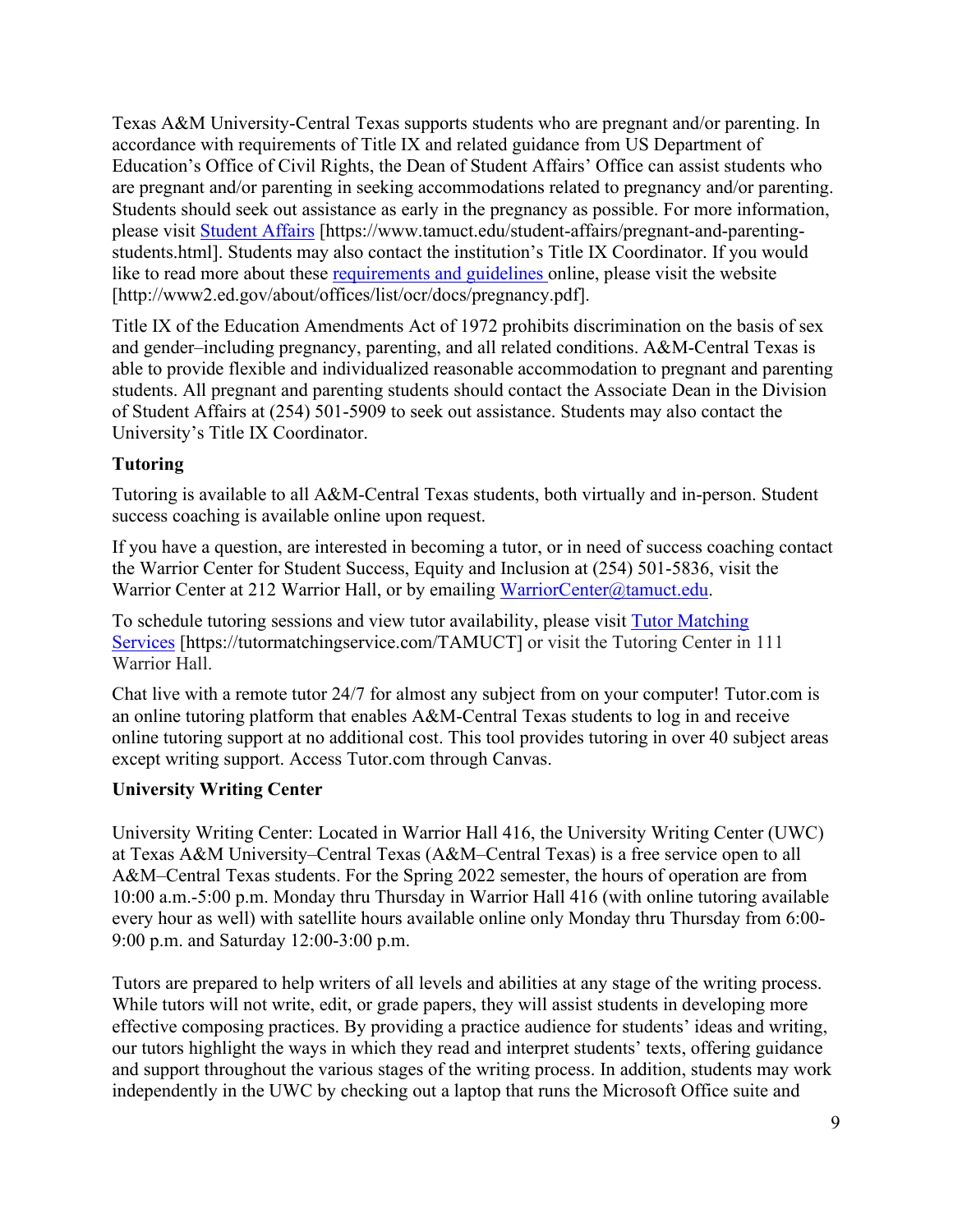connects to WIFI, or by consulting our resources on writing, including all of the relevant style guides. Whether you need help brainstorming ideas, organizing an essay, proofreading, understanding proper citation practices, or just want a quiet place to work, the UWC is here to help!

Students may arrange a one-to-one session with a trained and experienced writing tutor by making an appointment via [WCOnline](https://tamuct.mywconline.com/) [https://tamuct.mywconline.com/]. In addition, you can email Dr. Bruce Bowles Jr. at bruce.bowles@tamuct.edu if you have any questions about the UWC, need any assistance with scheduling, or would like to schedule a recurring appointment with your favorite tutor by making an appointment via [WCOnline](https://tamuct.mywconline.com/)

[https://tamuct.mywconline.com/]. In addition, you can email Dr. Bruce Bowles Jr. at bruce.bowles@tamuct.edu if you have any questions about the UWC, need any assistance with scheduling, or would like to schedule a recurring appointment with your favorite tutor.

# **University Library**

The University Library provides many services in support of research across campus and at a distance. We offer over 200 electronic databases containing approximately 400,000 eBooks and 82,000 journals, in addition to the 96,000 items in our print collection, which can be mailed to students who live more than 50 miles from campus. Research guides for each subject taught at A&M-Central Texas are available through our website to help students navigate these resources. On campus, the library offers technology including cameras, laptops, microphones, webcams, and digital sound recorders.

Research assistance from a librarian is also available 24 hours a day through our online chat service, and at the reference desk when the library is open. Research sessions can be scheduled for more comprehensive assistance, and may take place virtually through WebEx, Microsoft Teams or in-person at the library. Schedule an [appointment](https://nam04.safelinks.protection.outlook.com/?url=https%3A%2F%2Ftamuct.libcal.com%2Fappointments%2F%3Fg%3D6956&data=04%7C01%7Clisa.bunkowski%40tamuct.edu%7Cde2c07d9f5804f09518008d9ab7ba6ff%7C9eed4e3000f744849ff193ad8005acec%7C0%7C0%7C637729369835011558%7CUnknown%7CTWFpbGZsb3d8eyJWIjoiMC4wLjAwMDAiLCJQIjoiV2luMzIiLCJBTiI6Ik1haWwiLCJXVCI6Mn0%3D%7C3000&sdata=KhtjgRSAw9aq%2FoBsB6wyu8b7PSuGN5EGPypzr3Ty2No%3D&reserved=0)

[here](https://nam04.safelinks.protection.outlook.com/?url=https%3A%2F%2Ftamuct.libcal.com%2Fappointments%2F%3Fg%3D6956&data=04%7C01%7Clisa.bunkowski%40tamuct.edu%7Cde2c07d9f5804f09518008d9ab7ba6ff%7C9eed4e3000f744849ff193ad8005acec%7C0%7C0%7C637729369835011558%7CUnknown%7CTWFpbGZsb3d8eyJWIjoiMC4wLjAwMDAiLCJQIjoiV2luMzIiLCJBTiI6Ik1haWwiLCJXVCI6Mn0%3D%7C3000&sdata=KhtjgRSAw9aq%2FoBsB6wyu8b7PSuGN5EGPypzr3Ty2No%3D&reserved=0) [https://tamuct.libcal.com/appointments/?g=6956]. Assistance may cover many topics, including how to find articles in peer-reviewed journals, how to cite resources, and how to piece together research for written assignments.

Our 27,000-square-foot facility on the A&M-Central Texas main campus includes student lounges, private study rooms, group work spaces, computer labs, family areas suitable for all ages, and many other features. Services such as interlibrary loan, TexShare, binding, and laminating are available. The library frequently offers workshops, tours, readings, and other events. For more information, please visit our Library [website](https://nam04.safelinks.protection.outlook.com/?url=https%3A%2F%2Ftamuct.libguides.com%2Findex&data=04%7C01%7Clisa.bunkowski%40tamuct.edu%7C7d8489e8839a4915335f08d916f067f2%7C9eed4e3000f744849ff193ad8005acec%7C0%7C0%7C637566044056484222%7CUnknown%7CTWFpbGZsb3d8eyJWIjoiMC4wLjAwMDAiLCJQIjoiV2luMzIiLCJBTiI6Ik1haWwiLCJXVCI6Mn0%3D%7C1000&sdata=2R755V6rcIyedGrd4Os5rkgn1PvhHKU3kUV1vBKiHFo%3D&reserved=0) [http://tamuct.libguides.com/index].

# **OPTIONAL POLICY STATEMENTS**

# **A Note about Sexual Violence at A&M-Central Texas**

Sexual violence is a serious safety, social justice, and public health issue. The university offers support for anyone struggling with these issues. University faculty are mandated reporters, so if someone discloses that they were sexually assaulted (or a victim of Domestic/Dating Violence or Stalking) while a student at TAMUCT, faculty members are required to inform the Title IX Office. If you want to discuss any of these issues confidentially, you can do so through Student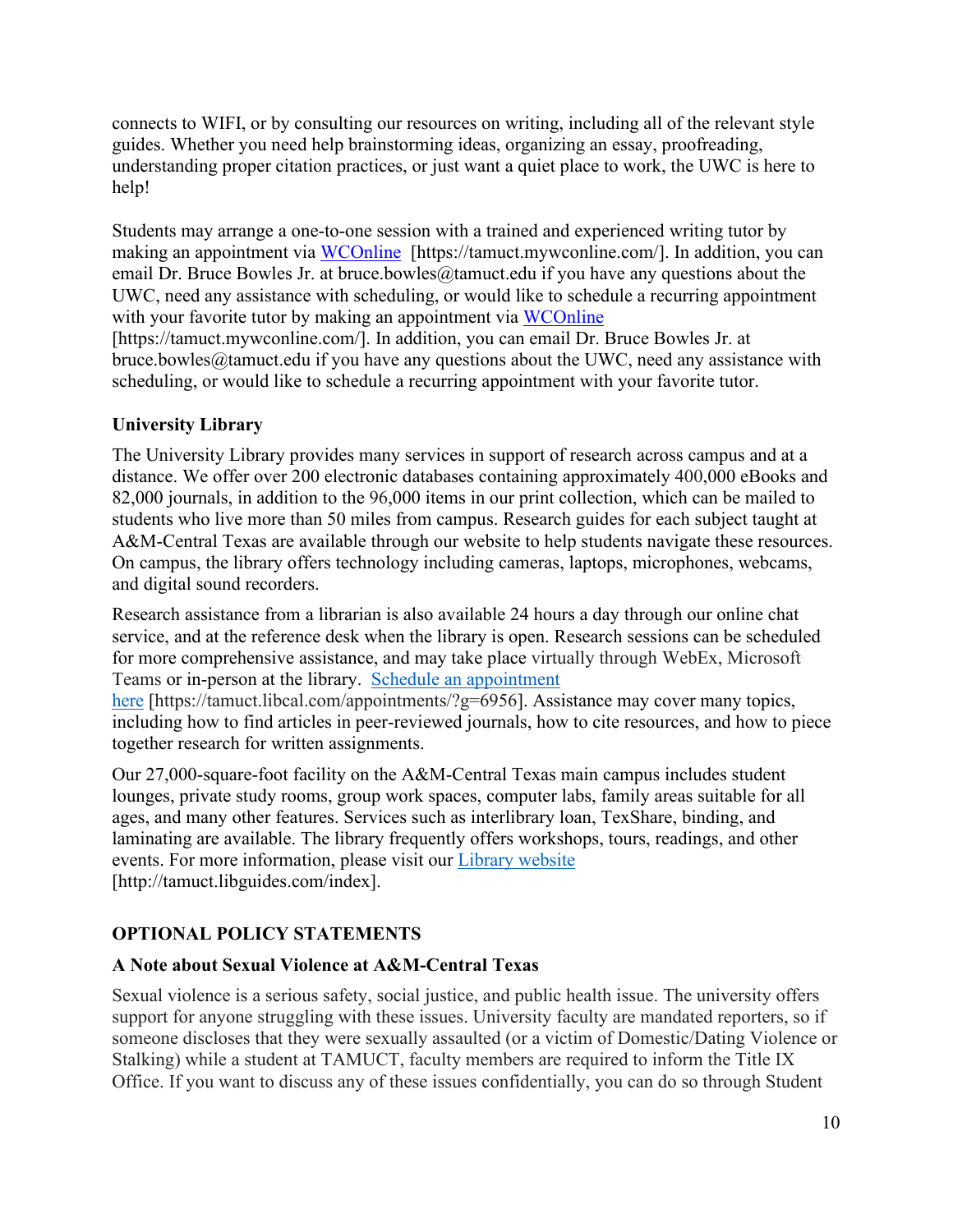Wellness and Counseling (254-501-5955) located on the second floor of Warrior Hall (207L).

Sexual violence can occur on our campus because predators often feel emboldened, and victims often feel silenced or shamed. It is incumbent on ALL of us to find ways to actively create environments that tell predators we don't agree with their behaviors and tell survivors we will support them. Your actions matter. Don't be a bystander; be an agent of change. For additional information on campus policy and resources visit the [Title IX webpage](https://www.tamuct.edu/compliance/titleix.html) [\[https://www.tamuct.edu/compliance/titleix.html\]](https://www.tamuct.edu/compliance/titleix.html).

# **Behavioral Intervention**

Texas A&M University-Central Texas cares about the safety, health, and well-being of its students, faculty, staff, and community. If you are aware of individuals for whom you have a concern, please make a referral to the Behavioral Intervention Team. Referring your concern shows you care. You can complete the [referral](https://cm.maxient.com/reportingform.php?TAMUCentralTexas&layout_id=2) online

[https://cm.maxient.com/reportingform.php?TAMUCentralTexas&layout\_id=2].

Anonymous referrals are accepted. Please see the **Behavioral Intervention Team** website for more information [https://www.tamuct.edu/bit]. If a person's behavior poses an imminent threat to you or another, contact 911 or A&M-Central Texas University Police at 254-501-5805.

# **INSTRUCTOR POLICIES**

Professional level writing and communication are critical skills in the business world. This standard should be displayed in all assignments for this class. All communications, both to the Professor and student colleagues should be kept professional, including Discussion Board postings and email correspondence. For written assignments, all work should be proofread, free of grammatical errors, include proper citations, and be by American Psychological Association (APA) standards.

**NOTE #1:** There are NO EXTRA CREDIT assignments available for this course.

**NOTE #2:** Requests for Incomplete Grades: Incompletes will only be given in emergency or other extreme circumstances. The professor must approve any request for an incomplete grade in this course before the last week of classes. Where possible, requests should be submitted in written form and must include an address and telephone number where you may be contacted throughout the following semester. For a request for an incomplete grade to be considered, at least two-thirds of the coursework has to be completed. Finally, approval of an incomplete is up to the department chair.

**NOTE #3:** Questions concerning one's grade on a particular task (e.g., test, case) This should be resolved within one week after receiving the graded material. There will not be reviewing of previously graded material at the end of the semester.